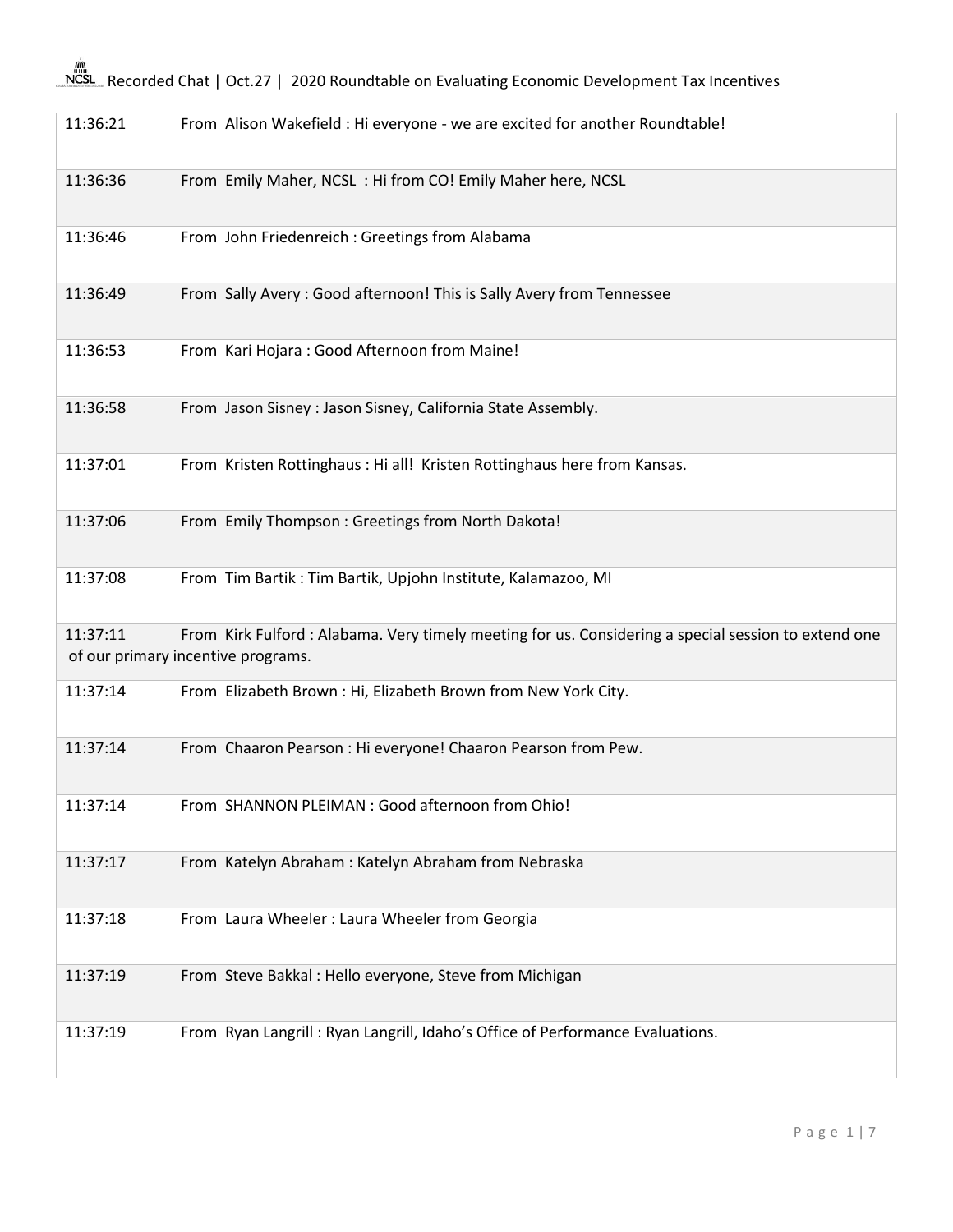## **ANCSL** Recorded Chat | Oct.27 | 2020 Roundtable on Evaluating Economic Development Tax Incentives

| 11:37:24                   | From jen henderson : Hello from Maine                                                                |
|----------------------------|------------------------------------------------------------------------------------------------------|
| 11:37:26                   | From Chuck Narikiyo: Aloha from (overcast) Hawaii!                                                   |
| 11:37:27                   | From Anthony Circo: Anthony Circo in Nebraska                                                        |
| 11:37:33                   | From Mohri Exline: Hi! Mohri Exline here from Kansas!                                                |
| 11:37:33                   | From John Hamman: John Hamman from Pew!                                                              |
| 11:37:33                   | From Katie Hall: Hello! This is Katie Hall from Pennsylvania                                         |
| 11:37:33                   | From Gabriel Cohen: Gabe from Alaska                                                                 |
| 11:37:34                   | From Danielle Fox: Danielle Fox, OPEGA - Maine                                                       |
| 11:37:35                   | From Megan Moore: Megan Moore from Montana Legislative Services                                      |
| 11:37:36                   | From Erica Spears : Hi Erica Spears from Louisiana                                                   |
| 11:37:36<br>Accountability | From Ariel Ricci: Ariel Ricci from Maine, Office of Program Evaluation and Government                |
| 11:37:39                   | From Martha Carter: Martha Carter, Nebraska                                                          |
| 11:37:41                   | From Ellen Harpel : Ellen Harpel, Smart Incentives in Arlington, VA. Good to see you all!            |
| 11:37:43                   | From Trey Standley: Hi everyone! Trey Standley from Colorado.                                        |
| 11:37:47                   | From Angela Gullickson: Angela Gullickson from Iowa Dept. of Revenue                                 |
| 11:37:49<br>Kentucky)      | From Lori Metcalf : Hi all, Lori Metcalf from DC's Office of Revenue Analysis (working remotely from |
| 11:37:52<br>Hawaii         | From Daria Loy-Goto: Aloha - thanks to Pew and NCSL and great to see everyone again! Daria Goto -    |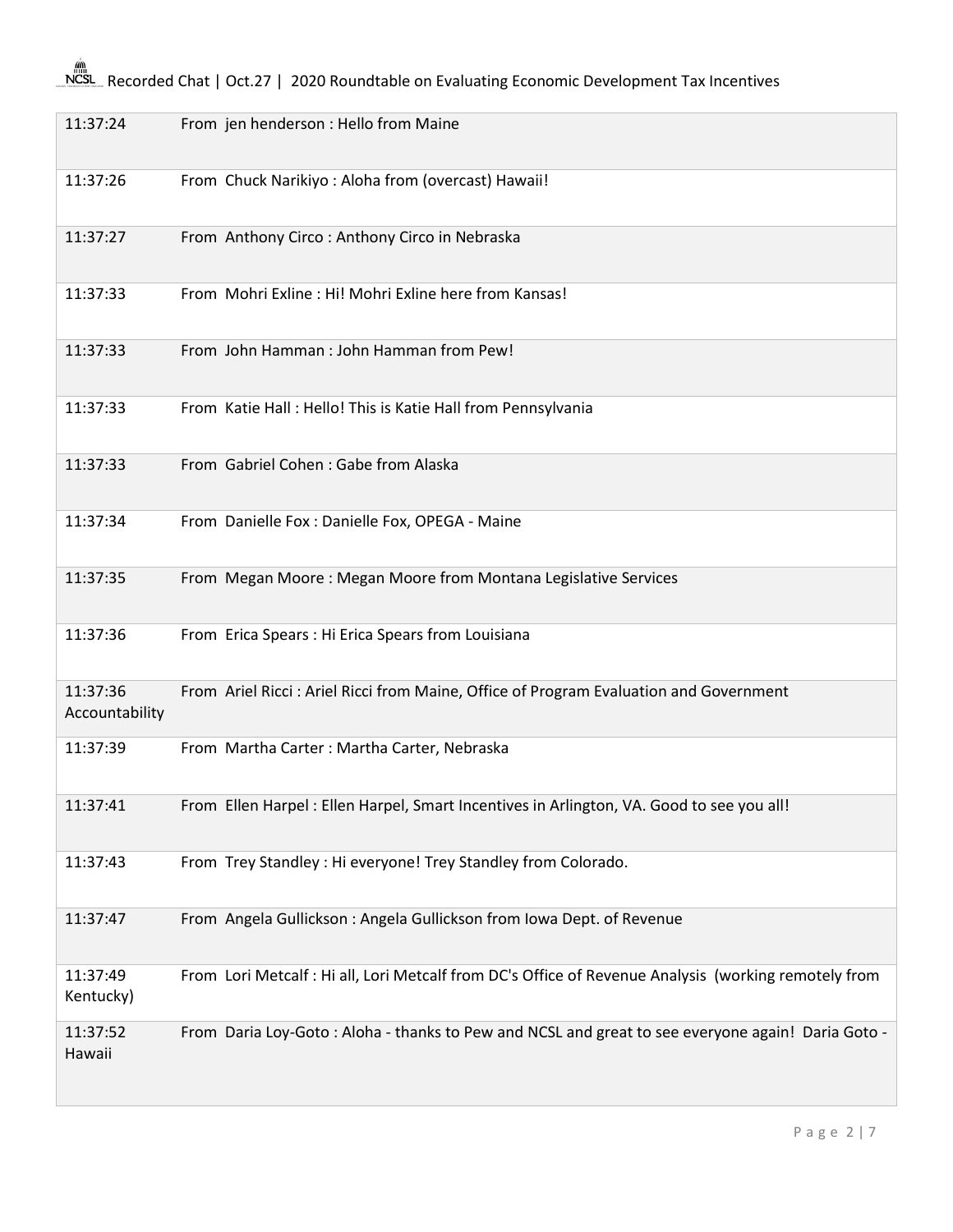| 11:37:54                | From Ellen Miller : Hi, Ellen Miller from Virginia                                                   |
|-------------------------|------------------------------------------------------------------------------------------------------|
|                         |                                                                                                      |
| 11:37:55                | From Paul Vander Meer: Hello everyone., Paul Vander Meer from Tennessee                              |
| 11:37:55                | From Daria Milakhina: Hi everyone! Daria Milakhina from Kansas                                       |
| 11:37:56                | From David Hoffer: David Hoffer from Arizona Joint Legislative Budget Committee                      |
| 11:38:09                | From Kim Tinnell: Greetings from snowy Colorado!                                                     |
| 11:38:11                | From Dana Lynn : Hi all - Dana Lynn from WA JLARC!                                                   |
| 11:38:19                | From Jacquelyn Combellick : Hello! Jacquelyn Combellick, Colorado Office of the State Auditor        |
| 11:38:23                | From Jeremy Stiles : Hello everyone, Jeremy Stiles from Tennessee                                    |
| 11:38:24                | From Ashley Beason-Manes : Ashley Beason-Manes here from Kansas - Legislative Post Audit.            |
| 11:38:31<br>University. | From Jim Landers : Hi everyone. Jim Landers, John Glenn College of Public Affairs and THE Ohio State |
| 11:38:35                | From Eric Whitaker: Eric Whitaker from Washington's Joint Legislative Audit & Review Committee.      |
| 11:38:38                | From samjhauta wagle: Hello everyone, Sam Wagle, Louisiana Department of Revenue                     |
| 11:38:53                | From George Sweeting: Hello everybody, George Sweeting from NYC Independent Budget Office            |
| 11:38:54                | From Peter van Moorsel : Good morning from Washington! Pete van Moorsel, JLARC.                      |
| 11:38:59                | From Sean Hao: Sean Hao Hawaii State Auditor Office                                                  |
| 11:39:01                | From Randall Bauer : Hi all. Randall Bauer, PFM - evaluators for the State of Oklahoma.              |
| 11:39:03<br>Auditor     | From Andrew Thompson : Hi everyone Andrew Thompson from the Colorado Office of the State             |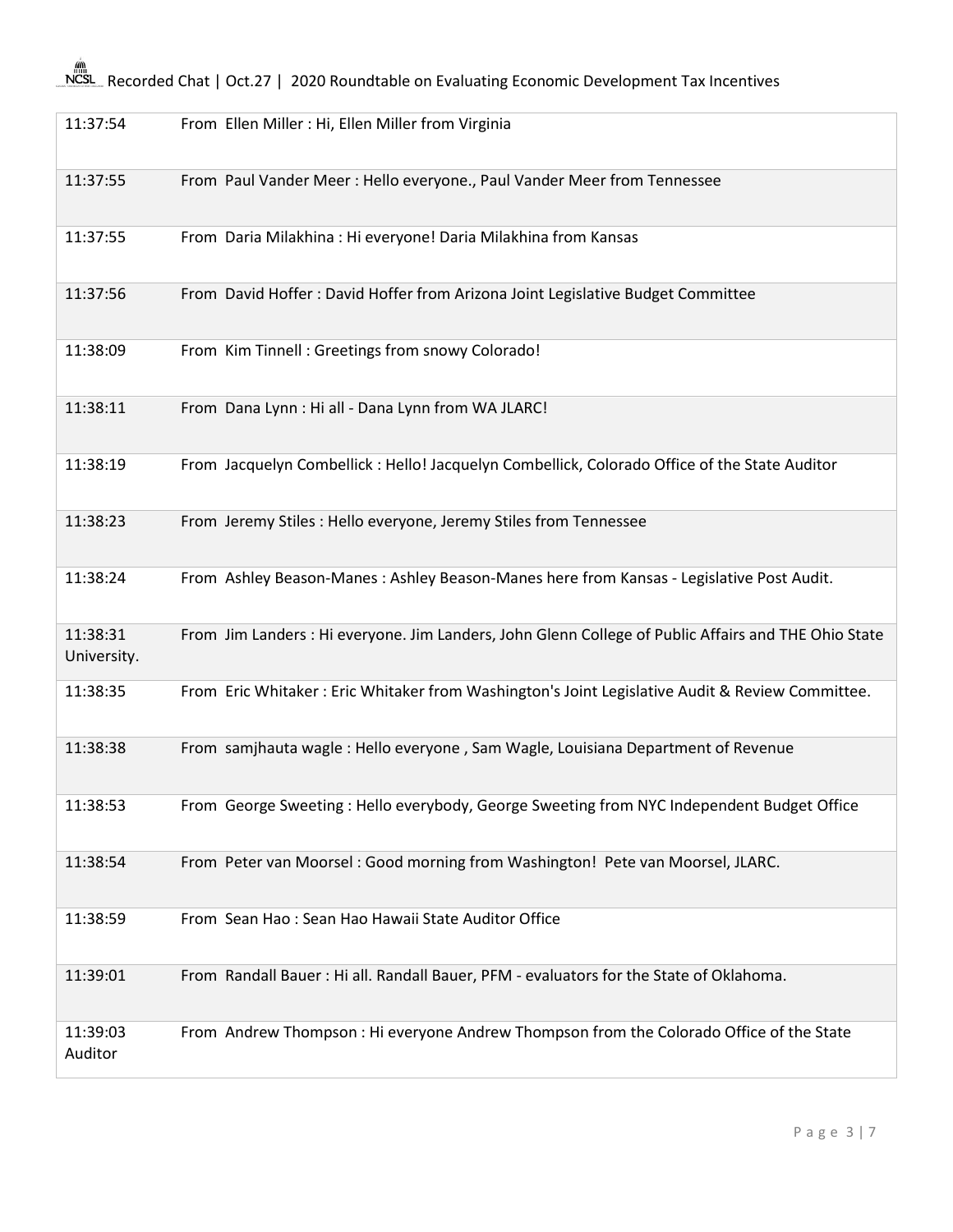NCSL Recorded Chat | Oct.27 | 2020 Roundtable on Evaluating Economic Development Tax Incentives

11:39:10 From Raymond Majewski : Hi folks Ray Majewski New York City Council Finance Division

11:39:22 From Nandika Prakash : Hello everyone, Nandika Prakash from CT Dept of Economic and Community Development

11:39:29 From Emily Maher, NCSL : Welcome all! I will be dropping the agenda, a zoom info sheet, and discussion questions for later in the program. Please feel free to reach out to me directly with questions.

11:39:46 From Joshua Karas : Hi everyone, Joshua Karas from WA JLARC

11:39:57 From Olivia Smith : Hello, Olivia Smith from the Indiana Legislative Services Agency.

11:39:58 From James Taurman : Hi! James Taurman from Colorado.

11:43:47 From Alison Wakefield : Thank you, Advisory Group!

11:51:59 From Lori Metcalf - DC Office of Revenue Analysis to Laurel Stiegler NCSL(Direct Message) : Hi Laurel, my boss Farhad Niami is having trouble joining. he says once he clicks "launch meeting" nothing happens. Any thoughts?

11:52:50 From Laurel Stiegler NCSL to Lori Metcalf - DC Office of Revenue Analysis(Direct Message) : please have him try again...we're admitting folks as soon as we see them but sometimes there is a lag. I apologize!

11:53:40 From Lori Metcalf - DC Office of Revenue Analysis to Laurel Stiegler NCSL(Direct Message) : Thank you!!

11:57:01 From Laurel Stiegler NCSL to Lori Metcalf - DC Office of Revenue Analysis(Direct Message) : I just sent him an invite in case the link just wasn't working

11:59:44 From Laurel Stiegler NCSL to Lori Metcalf - DC Office of Revenue Analysis(Direct Message) : Has he tried again? if he has I haven't seen him and will need to contact our techies

12:06:15 From Lori Metcalf - DC Office of Revenue Analysis to Laurel Stiegler NCSL(Direct Message) : Hi, thank you. I can't tell. I've checked in with him again

12:06:43 From Laurel Stiegler NCSL to Lori Metcalf - DC Office of Revenue Analysis(Direct Message) : ok thanks!

12:15:03 From Emily Maher, NCSL : We'll be taking questions soon. Please feel free to share any in the chat box!

12:21:37 From Keenan Konopaski - WA State JLARC : Do you anticipate the health care GDP drop will be shortly made up after people catch up on delaying procedures (instead of permanently foregoing)?

12:29:57 From Laura Wheeler, GA Georgia State University : can you elaborate on what you think about the trends in automation/use of technology and the concern about displacement of labor?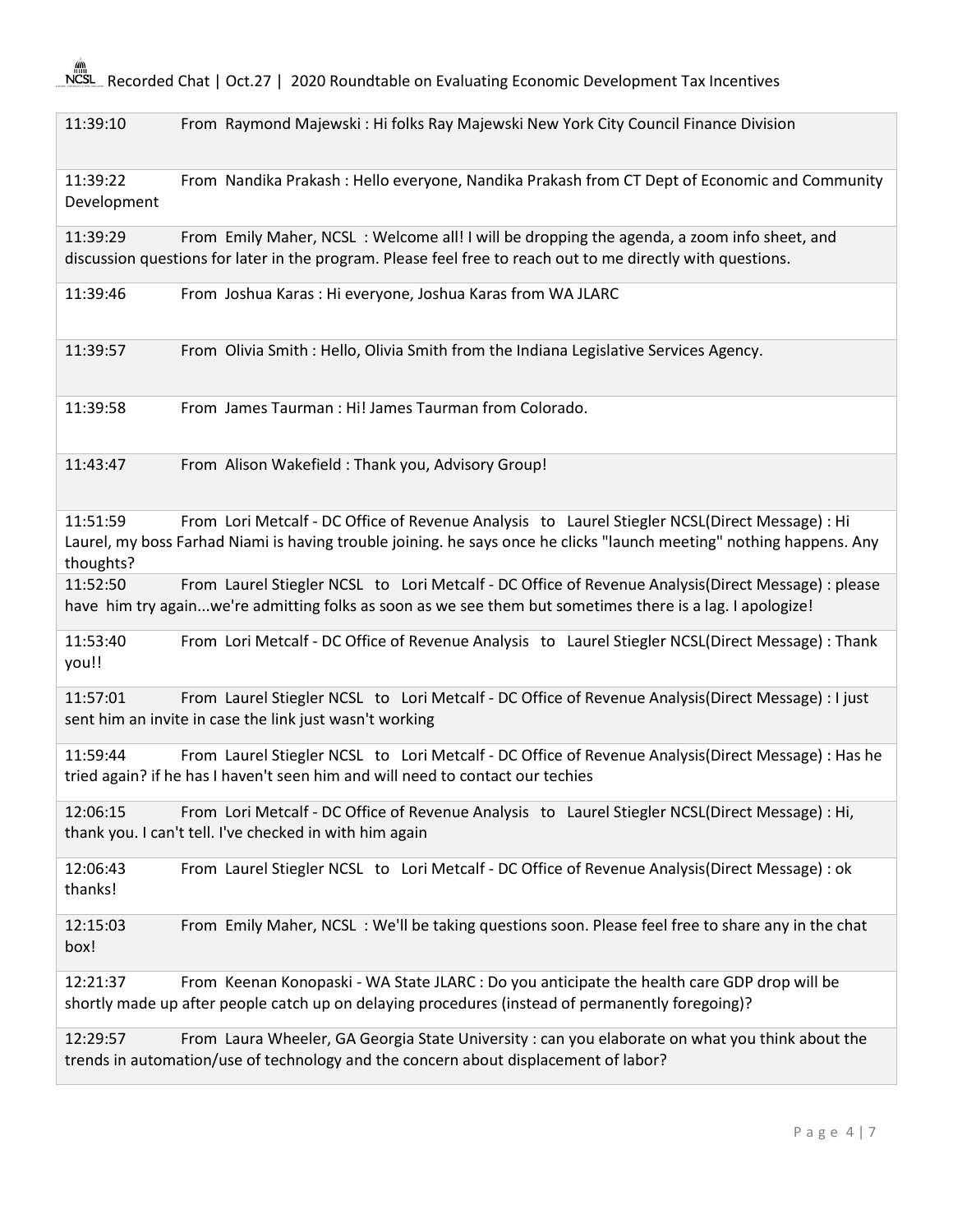NCSL Recorded Chat | Oct.27 | 2020 Roundtable on Evaluating Economic Development Tax Incentives

13:07:10 From Laura Wheeler, GA Georgia State University : Josh is such a troublemaker

13:07:18 From Joshua Goodman : Never heard of him

13:10:30 From Laura Wheeler, GA Georgia State University : when evaluating the Great Recession programs mentioned in John's slides do these evaluations include the effects of the substantial federal investment incentives that were adopted by many states? For instance, the bonus depreciation provisions or the expanded section 179 depreciation provisions?

| 13:15:53 | From Tim Bartik-Upjohn Institute : Will all the slideshows be posted later? |
|----------|-----------------------------------------------------------------------------|
|----------|-----------------------------------------------------------------------------|

13:16:50 From Laurel Stiegler NCSL : yes! We will have the online resources page with all the slides posted!

13:17:49 From Pew - Alison Wakefield : sorry everyone!

13:23:25 From Laurel Stiegler NCSL to Pew - Alison Wakefield(Direct Message) : i had asked Khara if we could post them this evening...sorry I did not let you know. we were dropping so many items into the chat that i thought it would be better. I apologize.

13:23:46 From Kevin Hundelt, DC : What does traded sectors mean?

13:26:44 From Tim Bartik-Upjohn Institute : "Traded" or "export-base" in the regional context means businesses that sell their goods and services outside that local or state economy. Fast food restaurants are not traded. A firm in Michigan that sells to Ohio, but not outside the U.S., is a traded or export-based firm.

13:27:00 From Kirk Fulford, Alabama Leg Services Agency : Could one of the "adjustments" be to require incentive usage to begin by the x year in order to have a better idea of when they will impact revenues?

13:27:33 From Tim Bartik-Upjohn Institute : The reason that traditionally economic developers have NOT targeted "non-traded" or "non-export-base" is that If you subsidize McDonalds's to expand, it drives the Burger King down the street out of business.

13:28:24 From Kirk Fulford, Alabama Leg Services Agency : What I mean by that is the growing use of selling or "carrying forward" exemptions making it virtually impossible to determine when they will show up.

13:35:54 From John Friedenreich - AL Legis Serv, Fiscal Div : That list of states would be very helpful, thank you.

13:36:44 From Kirk Fulford, Alabama Leg Services Agency : Would like to see it. Thanks.

13:37:02 From Khara Boender, Pew : https://www.pewtrusts.org/en/research-andanalysis/articles/2019/03/06/how-states-can-consider-and-design-effective-tax-incentives

13:38:28 From Laura Wheeler, GA Georgia State University : maybe having that conversation about data collection also include the people at departments of revenue to make sure their systems can provide that information